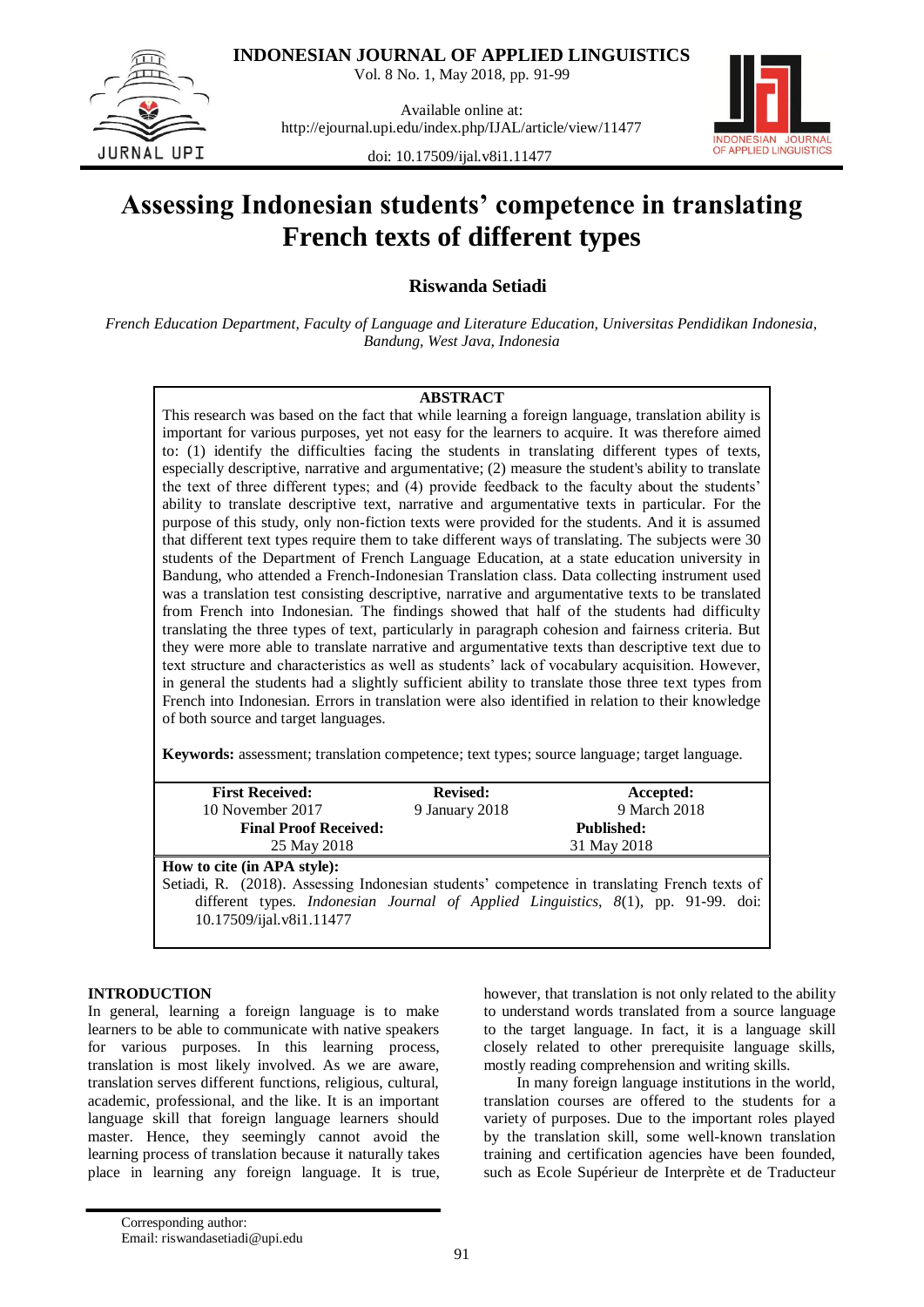(ESIT) in Sorbonne University Paris, American Translator Association (ATA) in USA, Australian Training Institute (ATI) in Australia, and the like. The translation training in those institutions is provided for students as well as professionals. In the case of French language translation, non-francophone speakers need it for various purposes and work on a large array of texts. It is even an important part of French language curriculum in many universities in the world. In the case of Indonesia, for instance, French-Indonesian translation skills are taught mostly at university level to allow the students to able to translate various documents or manuscripts for different purposes.

However, translation is not an easy task for language learners due to various reasons. Internal and external linguistic factors are common to make the translation process complex or even complicated. Foreign language learners in particular are supposed to deal with similar linguistic situations as presented by different studies (Karimnia, 2012; Elmgrab, 2013). Therefore, it is not surprising when foreign language teachers should take into account appropriate translation teaching strategies and assessment techniques as Clavijo and Marin (2013) and Elmgrab (2014) suggested in their study.

For the sake of the current study, this manuscript discusses theories closely related to translation process, text types, and translation assessment to strengthen conceptual ideas and address the research issues.

### **The nature of translation**

The process of translation consists in conveying the message and meaning from of the source text into the target text. To better understand the process of translation, a translation student or lecturer needs to consider some factors closely related the structural characteristics, the expressive potential and the constraints of the two languages involved in translation, and other linguistic, extra-linguistic, and metalinguistic issues (Houbert, 2002). Furthermore, "translation is subject to a variety of extra-linguistic factors and conditions and this is what makes translation such a complex phenomenon" (Foley & Deocampo, 2016: 146). In this case, a translator is required to acquire knowledge, skill, experience, training and education, as well as the relevant cultural background. In some cases, translation is identical to bilingualism (Kolawole, 2012). It can be meant that there is a balanced acquisition of source language and target language, even it is not always the case. Meanwhile, Newmark (1995) argued that good translation is dependent on three important characteristics of a translator: (1) reading comprehension skill in a foreign language; (2) knowledge of the subject or topic of the translation; (3) sensitivity to the language (first and foreign languages); and (4) ability to write in the target language clearly, effectively and efficiently.

In daily practice, translation students in this study apply two general techniques: correspondence and equivalence. The translation by correspondence is conducted on specific words that produce other ideas in a text, while the translation through equivalence takes place when the source language text requires the translator to involve cognitive or affective aspect which results in an interpretation. According to Lederer (1994), translation by correspondence is not uncommon to produce and process the translation product of poor quality because there is no compatibility between the source language and the target language. However, each language has its own characteristics. Linguistic approach with the corresponding techniques can be effective in a particular case or field.

Meanwhile, translation through equivalence requires attention because there are no words or grammatical structures in all the languages that are really correspondent. This probably reminds us of lexical gaps, especially in French and Indonesian. Furthermore, Lederer (1994) asked: '' Qu'est-ce qui permet de dire qu'une traduction est à l'original équivalente, alors que les mots ni les structures grammaticales correspondent exactement pas?' In this case, translation cannot be an original equivalence in terms of lexical and grammatical structures. Subsequently, citing the opinion of Werner Koller, Lederer (1994) delivered five criteria for determining equivalence of a translation, namely (1) the translation must convey the information about extra-linguistic reality in the source text; (2) the translation must respect the style: language varieties, sociolect, regional identity, expression, and others; (3) the translator must pay attention to the type (genre) of the translated text; (4) the translation must be adjusted to the readers" knowledge to make it easy to understand; and (5) the translation must have an aesthetic impact like the original text. Based on the five categories above, there are five criteria for assessing the equivalence of the translation results, namely (1) denotative equivalence; (2) connotative equivalence; (3) normative equivalence; (4) pragmatic equivalence; and (5) aesthetic equivalence.

In particular, equivalence in translation is packed with a variety of interpretative acts. In the case of French into Indonesian translation, students have to consider the equivalence when correspondence is barely possible because in many cases, Indonesian words cannot correspond to French ones or vice versa. However, both correspondence and equivalence were not deeply considered in this study as it mainly focuses on elaborating the students" ability to translate the different text types.

Furthermore, like reading and writing, translation activity cannot be separated from text types because they constitute an important element that should be learned to uncover the author's ideas and thoughts in different ways. After all it is closely related to the process of reading and writing. It means that translation can be understood as a process of finding and reexpressing a message or meaning in the source language into the target language. In particular, Chung-lin (2007) suggested that teaching text types in translation cannot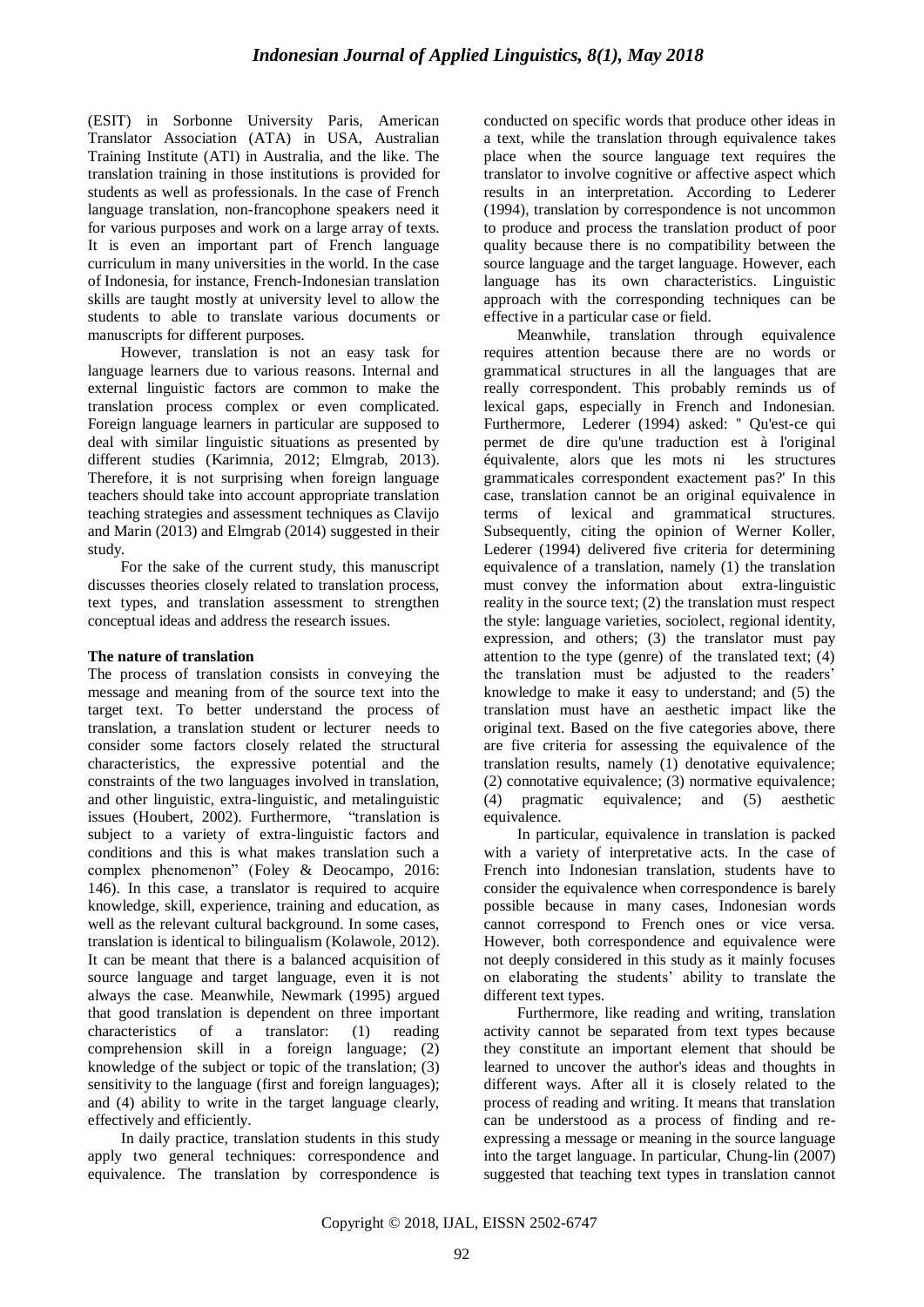be neglected for the sake of communicative teaching. Considering the text types, Newmark (1995) classified text into three categories: (1) scientific-technological; (2) institutional-cultural; and (3) literary. These three categories of text may be differentiated according to the context or contents. In the context of this study, however, the text types are distinguished by its structure: descriptive, narrative, and argumentative. Regarding their structure, those three text types bring translators different levels of difficulty.

#### **Assessment of translation skills**

Basically, translation is taught for academic and professional purposes. University translation teaching is mostly intended to develop students' translation skills for academic purposes and tasks. A crucial issue dealing with translation teaching for these purposes is assessment. As teaching different types of text in translation is always demanding and delicate, the assessment is always so due to the different characteristics of text types. Horguelin (n.d. in Melis & Albir, 2001) argued that translation assessment has long been a very subjective work, and that only recently signs of a more methodical approach have appeared. Today, the assessment of translation quality has accentuated the search for more objective systems of evaluation, ranging from simple value scales to sophisticated global models. That is why Koskinen (2016) contended that a multidisciplinary approach is needed to scrutinize the translation.

The issue on translation assessment leads to the question of what competence(s) should be assessed in the teaching context. Ressurrecció, Piorno, and Izquierdo (2008) argued that the practice of translation and teaching translation require a single competence that is made up of or could be considered to integrate a set of competencies that include, for instance, competence in both the source and the target languages. Furthemore, Neubert (2000) elaborated the requirements for a translator to meet: (1) it is necessary to take into account a series of contextual factors underlying the knowledge and skills required of translators, namely: the *complexity*, the *heterogeneity*, and the *approximate* nature of the expert knowledge possessed by translators; (2) having the capacity to get an idea of the subject matter and facilitate understanding between experts belonging to different cultures and in different languages; (3) being aware of the *situationality* of translation and to be capable of adapting themselves to both recurring and novel situations; and (4) being able of dealing with the changing situations arising from the very *historicity* of their work.

There are of course other requirements a translator should meet. For instance, a good translation practice requires that the translator has good mastery of both the source and target languages. The mastery is not limited to linguistic knowledge of the source and target languages but also to the cultural knowledge embedded in the two languages. In this case, Madkour (2016, p. 94) suggested that "translation requires different knowledge in syntactic, semantic, cultural, stylistic and lexical areas". In terms of translation product, a target text translated from a source text should be acceptable to the readers (Castillo, 2015). In this case, the translator is required to translate a text as if s/he wrote it on her/his own. The readers should feel that they read an original work, rather than translated work. Hence, acceptability is a crucial requirement of a good translation practice.

In assessment practices, the translation products are always typical in terms of different translator's styles or competences which are visually recognized in textual features. Al-Qinai (2000) proposed that translation assessment mainly focused on textual typology, formal correspondence, coherence of thematic structure, cohesion, text-pragmatic equivalence, lexical properties, and grammatical/syntactic equivalence. Meanwhile, Brown (2007) took into account clarity, cohesion, accuracy and fairness of translation products as main indicators of the translation assessment. Of course, those parameters are not easy to be applied in the translation assessment practice. According to Eyckmans, Anckaert and Segers (2013), to make indicators more consistent and reliable, we need to construct assessment grids based on a criterionreferenced approach. For the sake of the current study, Hence, Brown's indicators were further elaborated into a 1 – 5 scale rubric of assessment as presented below.

## **METHOD**

The research was carried out in a Department of French Language Education at a teacher education institution in Indonesia, and it applied a descriptive method to describe the current circumstance of student translation ability and involved 30 students who attended a French-Indonesian Translation course, an intermediate course currently offered as an elective subject at the university. They participated in this study for 3-4 hours per week for three months. During the period of research, students practiced the translation of three text types, but their translation work was not assessed. The practice was intended to familiarize them with the characteristics of each text type and prepare them for the translation test. So, the data were only collected from a translation test consisting of French descriptive, narrative and argumentative texts, and individual texts had approximately 350 words in length. Instead of integrated translation, those three text types were tested separately as the students had been taught about them since early period of their study, mostly in the writing courses. The descriptive text was entitled *Mme Bertrand, gardienne d'immeuble, the narrative text title was Farida, une jeune Algérienne en France, and the argumentative text was La Télévision* (Barthe & Chovelon, 2003)*.* Those texts were selected as they contained familiar and allegedly interesting for the students. Each text translated by the students was then treated individually on the basis of Brown"s criteria as mentioned above.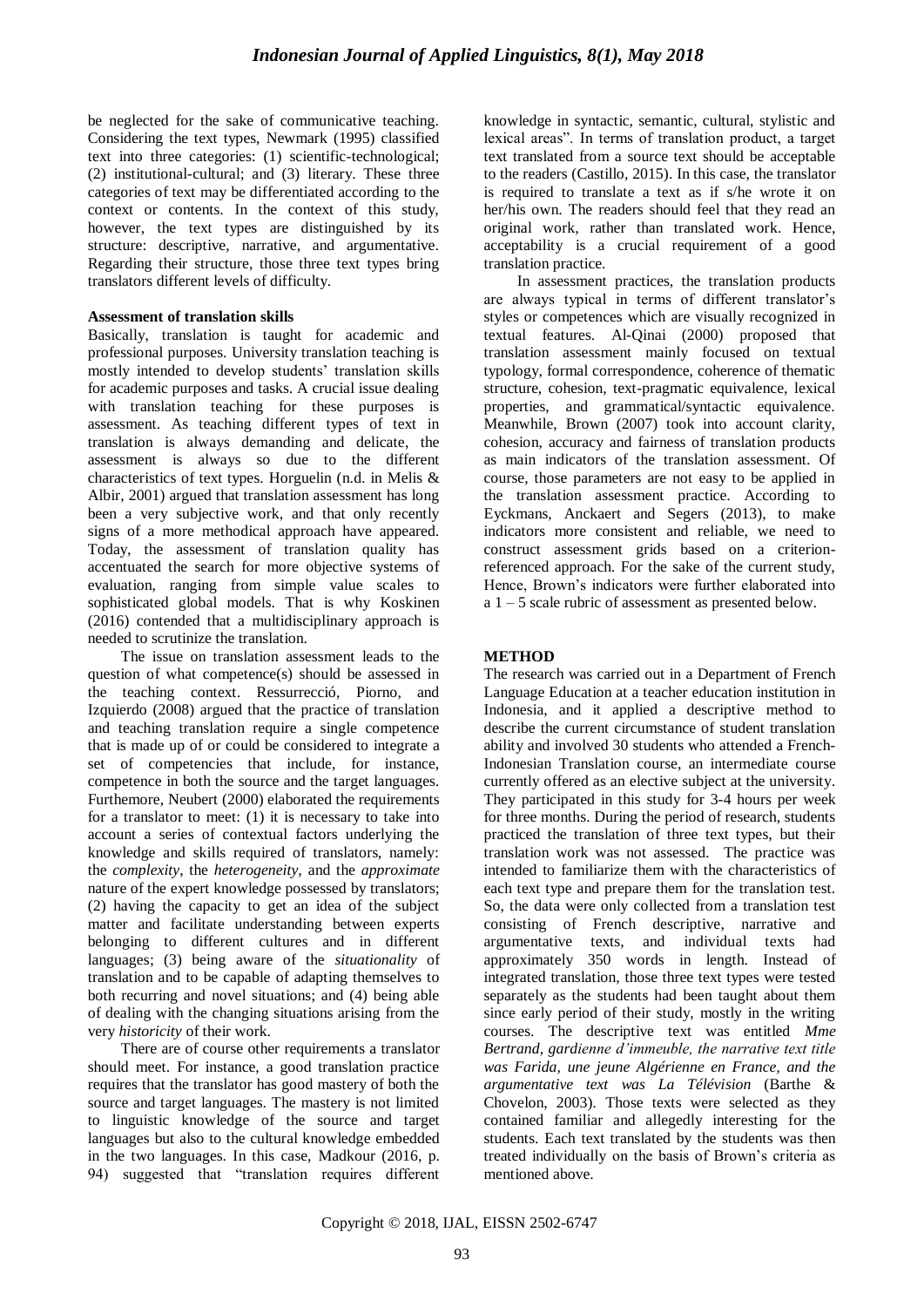In the data processing, there was no statistical calculation or formula. Data were collected through scoring on every case (the texts translated by the individual students). Scores achieved by each student in each criterion or category indicates the strength or weakness in these criteria. Furthermore, each of the scores achieved were further elaborated in the form of a description that explains the strengths or weaknesses.

As mentioned above, the data collected in this study were obtained from the test results, and the translation assessment was designed on the basis of the criteria of **clarity**, **cohesion**, **accuracy** and **fairness** (Brown, 2007) as presented below. In this case, those criteria refer to Indonesian language rules as the target language is Indonesian. Other validated criteria are of course available, but Brown"s criteria were chosen as they are seemingly simple and likely to be generally applied to different text types. However, as mentioned above, they had to be accurately transformed into an assessment tool.

The first criterion, clarity, is related to the correctness of spelling and punctuation, grammar, choice of words and linguistic style of the translation work done in the target language as presented in Table 1.

Table 1. Clarity criterion to assess students' translation

| Score | <b>Clarity criterion</b>                         |  |  |  |  |  |  |  |  |
|-------|--------------------------------------------------|--|--|--|--|--|--|--|--|
| 5.    | Text translated into Indonesian is very clear in |  |  |  |  |  |  |  |  |
|       | terms of grammar, spelling, and punctuations,    |  |  |  |  |  |  |  |  |
|       | as well as word choice as written in French      |  |  |  |  |  |  |  |  |
|       | text.                                            |  |  |  |  |  |  |  |  |
|       |                                                  |  |  |  |  |  |  |  |  |

- 4 Text translated into Indonesian is clear in terms of grammar, spelling, and punctuations, as well as word choice as written in French text.
- 3 Text translated into Indonesian is fairly clear in terms of grammar, spelling, and punctuations, as well as word choice as written in French text.
- 2 Text translated into Indonesian is less clear in terms of grammar, spelling, and punctuations, as well as word choice as written in French text.
- 1 Text translated into Indonesian is unclear in terms of grammar, spelling and punctuations, as well as word choice as written in French text.

Another criterion, cohesion, is to describe the relationship between one sentence and another in order to produce good paragraphs as elaborated in Table 2. The appropriateness or accuracy criterion is to assess the links or correspondence between the message contained in French text and the message contained in Indonesian text as shown in Table 3.

Finally, Table 4 presents the fairness criterion to examine the use of language by the translator as if it was his own thought without a lot of removal and / or addition of other elements.

Table 2 Cohesion criterion to assess students' translation

| Score                       | <b>Cohesion criterion</b>                                               |
|-----------------------------|-------------------------------------------------------------------------|
| 5                           | Sentences are very well connected and result<br>in good paragraphs.     |
| 4                           | Sentences are well connected and result in<br>good paragraphs.          |
| 3                           | Sentences are fairly connected and do not<br>result in good paragraphs. |
| $\mathcal{D}_{\mathcal{L}}$ | Sentences are poorly connected and do not<br>result in good paragraphs. |
| 1                           | Sentences are not connected and do not<br>result in good paragraphs.    |
|                             |                                                                         |

Table 3. Accuracy criterion to assess students' translation

| <b>Score</b> | <b>Accuracy criterion</b>                                                                            |
|--------------|------------------------------------------------------------------------------------------------------|
| 5            | in Indonesian<br>Information<br>text<br>very<br>accurately represents information in French<br>text. |
| 4            | Information in Indonesian text accurately<br>represents information in French text.                  |
| 3            | Information in Indonesian text<br>fairly<br>describes information in French text.                    |
| 2            | Information in Indonesian text<br>less<br>accurately describes information in French<br>text.        |
| 1            | Information in Indonesian text does<br>not.<br>represent information in French text.                 |

Table 4 Fairness criterion to assess students' translation

| Score | <b>Fairness criterion</b>                                                        |
|-------|----------------------------------------------------------------------------------|
| 5     | Indonesian text translation is very fair in<br>terms of language styles.         |
| 4     | Indonesian text translation is fair in terms of<br>language styles.              |
| 3     | Indonesian text translation is sufficiently fair<br>in terms of language styles. |
| 2     | Indonesian text translation is less fair in<br>terms of language styles.         |
| 1     | Indonesian text translation is not fair in terms<br>of language styles.          |

To apply research design mentioned above, the research procedures undertaken are as follows. Firstly, the students were presented with French descriptive, narrative, and argumentative texts and translated those texts into Indonesian. Secondly, individual texts were then analyzed by using those four criteria for the feasibility, structure and logics of the language contained in their translations. Scoring was done on the basis of a  $1 - 5$  range rubric develop from Brown's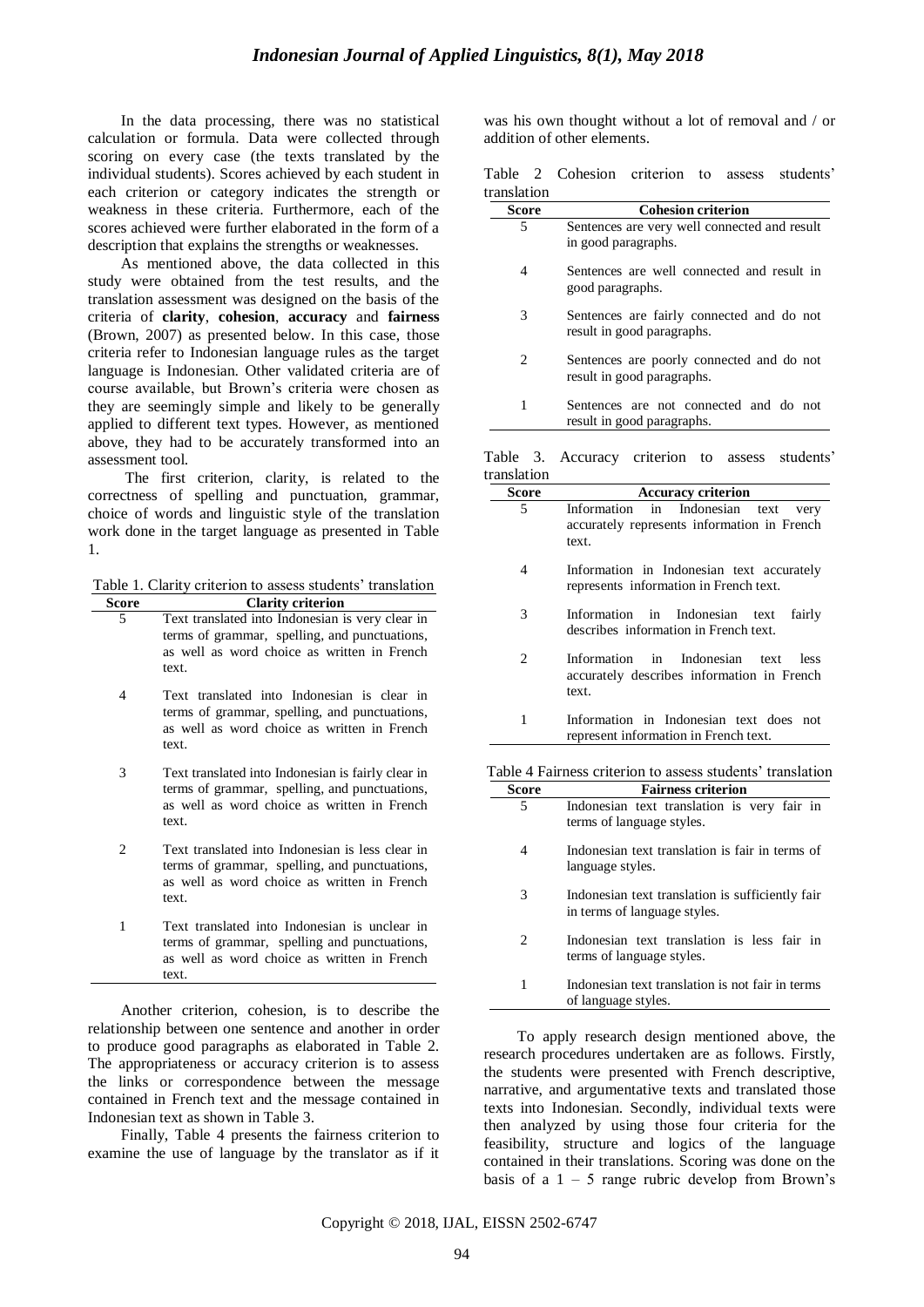assessment criteria. Finally, translation patterns in any type of texts translated for the sake of this study were identified.

#### **FINDINGS AND DISCUSSION**

In translating the descriptive text, data on the students' ability to translate a French descriptive text into Indonesian are shown in Table 5. It shows that the clarity and accuracy constitute criteria the students cannot fulfil. In this case, the descriptive French text translated into Indonesian resulted in a less clear text in terms of grammar, spelling, punctuations, and word choice on the clarity criterion, but more students constructed the sentences that were fairly connected despite unstructured paragraphs in terms of cohesion. Meanwhile, most students were unable to translate the descriptive text accurately. However, they were generally capable of presenting fair language styles.

In translating the descriptive text, none of the respondents were able to reach a score of 5 with very clear criterion and only one (3%) of the respondents were able to reach a score of 4 with clear criterion. While the score 3 is achieved by nine (30%) respondents with a fairly clear criterion and 20 (67%) respondents only scored 2. For the category of cohesion paragraph, 12 (41%) of respondents scored 2 with a less appropriate criterion, 16 (53%) scored 3, and two people to obtain a score of 4 with the appropriate criterion. But no one respondent managed to obtain the highest score of 5 with a very appropriate criterion. For accuracy criterion, none of the 30 respondents were able to achieve very precise criterion with a score of 5, but there are two (6%) respondents were able to achieve the proper criterion of the score 4. While five (17%) respondents achieve sufficient criterion and score 3, and 20 (60%) of respondents can only achieve less precise criterion with a score of 2 and three (10%) of the respondents got the lowest score.

Table 5 Descriptive text translation data

|       | <b>Clarity</b> |      | Cohesion       |      | Accuracy       |      | <b>Fairness</b> |    |
|-------|----------------|------|----------------|------|----------------|------|-----------------|----|
| Score | No of students | $\%$ | No of students | $\%$ | No of students | $\%$ | No of students  | %  |
|       |                |      |                |      |                |      |                 |    |
| Δ     |                |      |                | o    |                | n    |                 |    |
|       |                | 30   | 16             | 53   |                |      | 16              | 53 |
|       | 20             | 67   | 12             | 41   | 23             |      |                 | 30 |
|       |                |      |                |      |                |      |                 |    |

On the fairness criterion, the scores obtained by the respondents are quite varied with a range of 2 to 4, no one can reach the score 5. However, nine (30%) respondents scored 2, 16 (53%) respondents scored 3, and five (17%) respondents scored 4 respectively.

The following sentences were well translated into Indonesian and scored 4.

(1a) Les immeubles modernes peuvent avoir jusqu"à quinze ou vingt étages. Ils sont conçus d"une manière plus moderne: ils sont tous équipés d"un ou de plusieurs ascenseurs, de vide-ordures, de grande baies vitrées qui donnent beaucoup plus de lumière

et d"air, souvent de balcons. La vie y est différente, mais beaucoup plus anonyme.

(1b) *Bangunan modern bisa bertingkat 15 atau 20. Gedung-gedung dirancang dengan lebih modern dan dilengkapi dengan satu atau beberapa lift, tangga, jendela kaca besar yang dapat memberi lebih banyak cahaya dan udara, dan juga balkon. Kehidupan di sini berbeda, tapi banyak orang tak dikenal.*

The translation of French narrative text into Indonesian has resulted in the data as shown in Table 6.

| Table 6 Narrative text translation data |                                               |    |                |               |                |    |                 |      |
|-----------------------------------------|-----------------------------------------------|----|----------------|---------------|----------------|----|-----------------|------|
|                                         | <b>Clarity</b><br><b>Cohesion</b><br>Accuracy |    |                |               |                |    | <b>Fairness</b> |      |
| Score                                   | No of students                                | %  | No of students | $\frac{0}{0}$ | No of students | %  | No of students  | $\%$ |
|                                         |                                               |    |                |               |                |    |                 |      |
|                                         |                                               |    |                |               |                | h  |                 |      |
|                                         | Q                                             | 27 | 16             | 53            |                |    | 16              | 53   |
|                                         | 20                                            | 67 | 12             | 41            | 20             | 67 |                 | 30   |
|                                         |                                               |    |                |               |                | 10 |                 |      |

In the narrative text translation, the data show that the criteria of clarity and accuracy still became a problem for most students. In the criterion of clarity, none of the respondents were able to reach a score of 5 with very clear criterion, and only two (6%) respondents were able to reach a score of 4 with clear criterion. While the score of 3 is achieved by 18 (54%) respondents with a fairly clear criterion and nine (30%) respondents only scored 2 and criterion is less clear. For cohesion paragraph, seven respondents scored 2 with a less appropriate criterion, 19 (57%) respondents scored three criterion quite fit, and four (12%) of people received grades 4 with the appropriate criterion. But no one respondent who managed to obtain the highest score of 5 with a very appropriate criterion. Meanwhile, for the accuracy criterion, none of the 30 respondents were able to achieve very precise criterion with the score 5. However, there were six (20%) respondents were able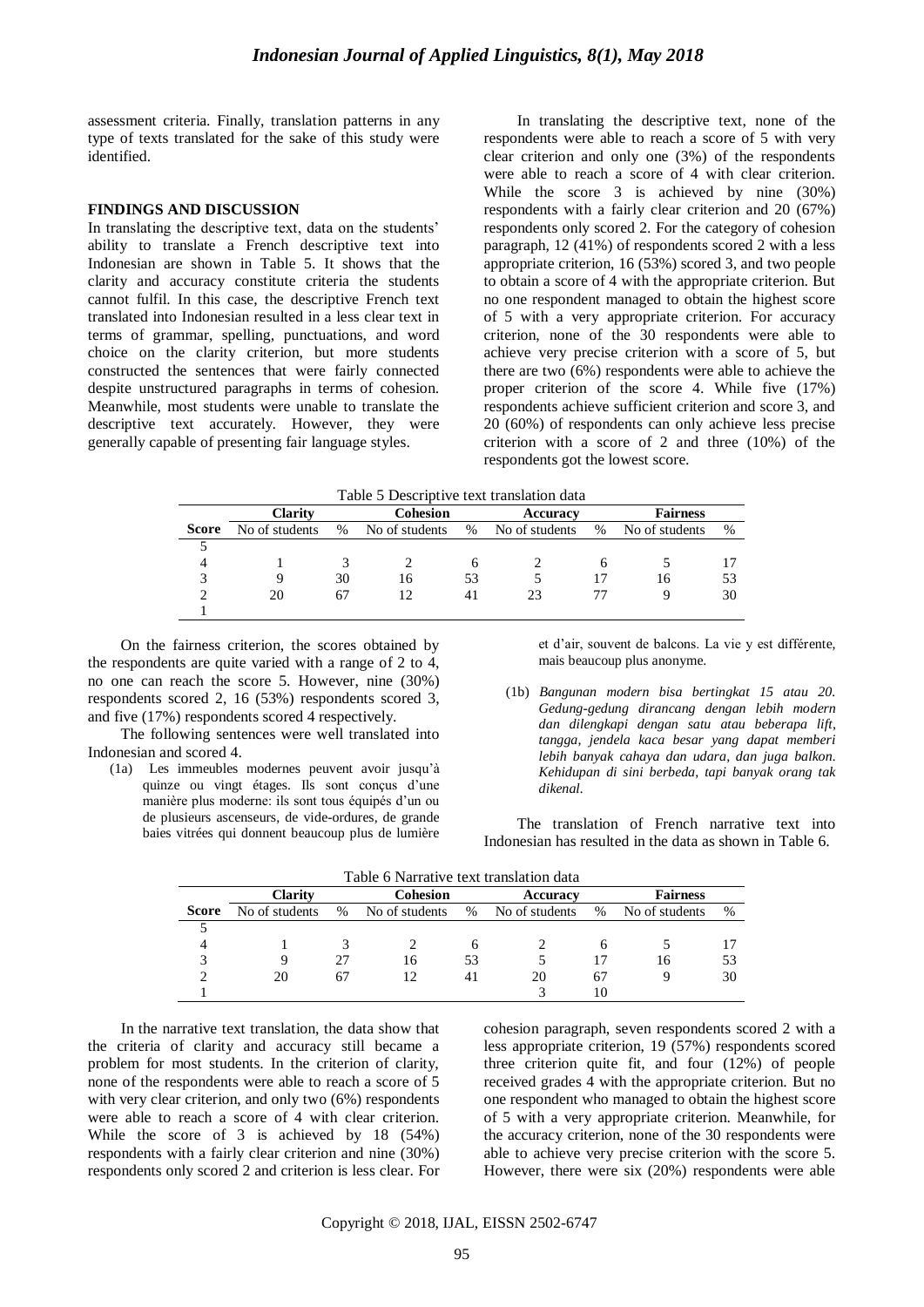to achieve precise criterion with a score of 4. While the 14 (42%) respondents achieve sufficiently precise criterion with a score of 3, and nine (30%) of respondents can only achieve less precise criterion with a score of 2 and one (3%) of the respondents to obtain the lowest score is 1, the criterion is not appropriate. Finally, the scores of fairness criterion achieved by the students are quite common with a  $2 - 4$  range, but no one can reach the score 5. Five respondents are at fairness criterion with score 2. Nineteen students reached a score of 3 with a fairly reasonable criterion and six were at a reasonable criterion with a score of 4.

The following is a sentence example which was given the highest score of 4.

(2a) Le premier jour ils ont marche. Mais les distances étaient trop longues. Le second jour ils ont pris un autobus, mais ils n"ont pas su prendre les bonnes

correspondances. Au bout de trois jours finalement ils ont pris le métro.

(2b) *Hari pertama mereka berjalan kaki tetapi jaraknya terlalu jauh. Hari kedua mereka naik bis tetapi mereka tidak tahu arah. Pada hari ketiga akhirnya mereka naik metro.*

In most cases, the students produced unclear sentences and less cohesive paragraphs. The similar achievement can be found in accuracy and fairness criteria. Only very few students were able to translate French sentences and paragraphs into a clear, accurate and cohesive Indonesian text.

The following data presented in Table 7 describe the students" ability to translate French argumentative text into an Indonesian version.

| Table 7 Argumentative text translation data |                |      |                      |    |                |      |                 |               |
|---------------------------------------------|----------------|------|----------------------|----|----------------|------|-----------------|---------------|
|                                             | <b>Clarity</b> |      | Cohesion<br>Accuracy |    |                |      | <b>Fairness</b> |               |
| <b>Score</b>                                | No of students | $\%$ | No of students       | %  | No of students | $\%$ | No of students  | $\frac{0}{0}$ |
|                                             |                |      |                      |    |                |      |                 |               |
|                                             |                |      |                      |    |                |      |                 |               |
| っ                                           |                | 30   | 16                   | 53 |                |      | 16              | 53            |
|                                             | 20             |      | 12                   | 41 | 20             |      |                 | 30            |
|                                             |                |      |                      |    |                |      |                 |               |

The analysis of argumentative text translation shows a different trend. Most students still have difficulties translating French texts into Indonesian accurately in terms of specific terms or words. In the criterion of clarity, Table 7 shows that none of the respondents were able to reach a score of 5 with very clear criterion, and only two (6%) respondents were able to reach a score of 4 with clear criterion. While the score of 3 is achieved by nine (30%) respondents with a fairly clear criterion and 17 (51%) of respondents only scored two criterion are less clear. For cohesion paragraph, 13 (42%) respondents scored 2 with a less appropriate criterion, 16 (48%) respondents scored three in this criterion, and one (3%) respondent scored 4 with the appropriate criterion. But no one respondent managed to obtain the highest score of 5 with a very appropriate criterion. For accuracy criterion, none of the 30 respondents were able to achieve very precise criterion with the score 5. However, there are two (6%) respondents were able to achieve precise criterion with a score of 4. While nine (30%) respondents gained sufficiently precise criterion with a score of 3, and 19 (63%) of respondents could only achieve less precise criterion with a score of 2. In fairness criterion, the scores achieved by the students were quite diverse a range of 2 to 4, and no one could get score of 5. However, 13 (43%) respondents were at less fair criterion with score 2 and 12 (40%) respondents reached a score of 3 with a fairly reasonable criterion and two (6%) respondents have score 4.

The following sentences present an example of good translation made by a student despite some improper word choices.

- (3a) Grande séductrice des temps modernes, la télévision tient une place très importante dans notre quotidien et s"impose plus que jamais au cœur de nos habitations. Une enquête récente révèle que les enfants de 4 a 14 ans passent en moyenne 2h 18 par jour devant la télé, temps moins important que celui des adultes qui, eux, le regardent en moyenne 3h 32 au quotidien.
- (3b) *Penggoda besar zaman modern, televisi memegang tempat yang sangat penting dalam kehidupan kita sehari-hari dan lebih penting daripada sebelumnya di jantung rumah kita. Sebuah survei baru-baru ini mengungkapkan bahwa anak-anak berusia 4 hingga 14 tahun menghabiskan rata-rata 2 jam 18 per hari di depan TV, lebih sedikit waktu daripada orang dewasa, yang, rata-rata, menonton 3:32 jam setiap hari.*

Considering the above described data, it appears that students had a sufficient and satisfactory ability to translate the narrative and argumentative texts. In the clarity criterion of narrative text, 18 (54%) of the respondents obtained a score of 3. In other words, they were able to translate the narrative text more clearly than descriptive text and/or argumentative text. Furthermore, they were able to produce good paragraph cohesion in translating argumentative text, which amounted to 48%. Based on the whole data, it can be argued that most students did not have adequate ability in other categories in all three types of text. And it can be understood that translating a narrative text was seemingly easier than translating two other types of text as it contains information that is easy to understand and its structure is less complex and complicated than those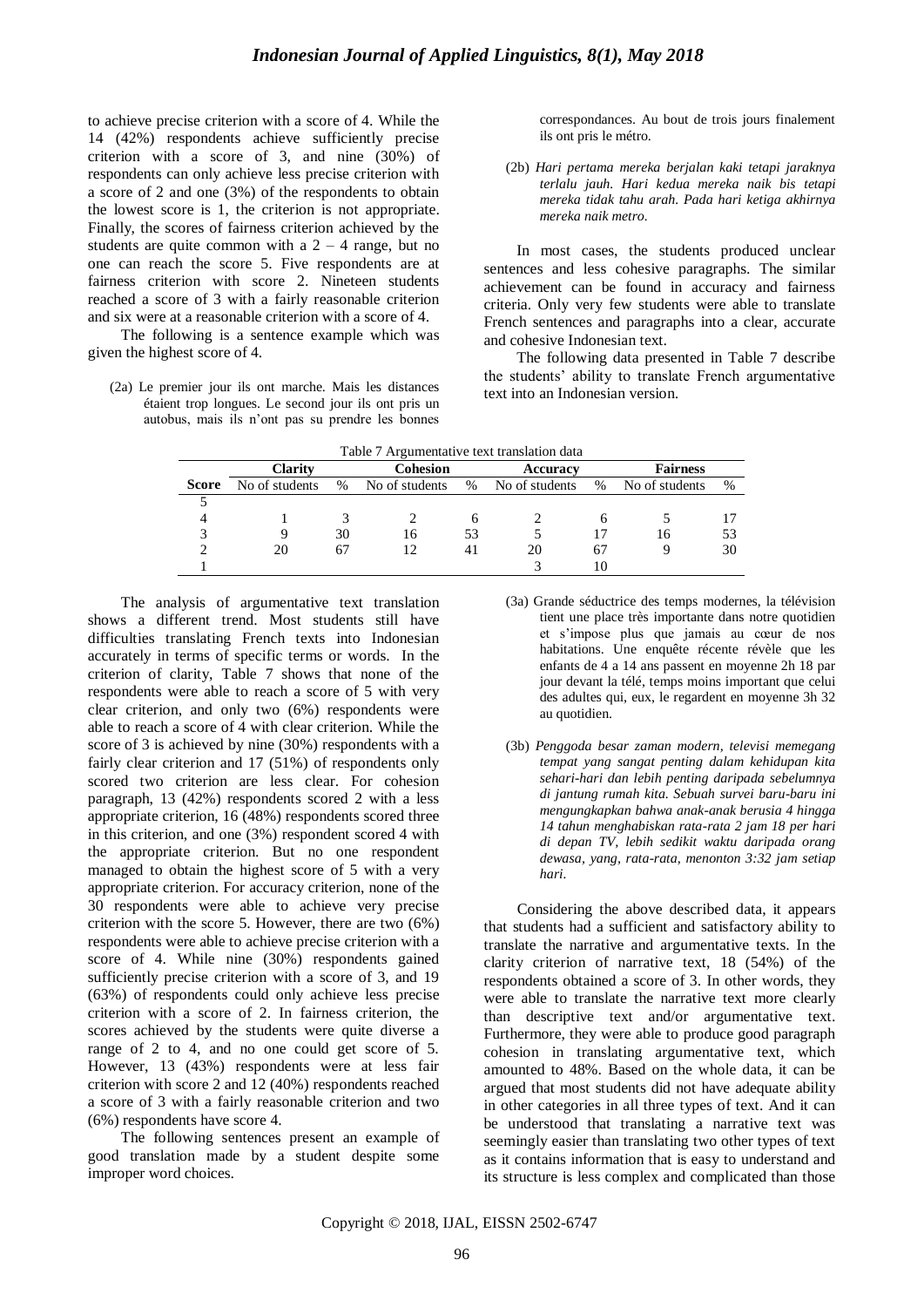both texts. In particular, the students found the descriptive text more complex to translate so they made more mistakes when translating it. Furthermore, they faced difficulties translating detailed information in translating the descriptive text. In this case, considering Al-Qinai's statement (2000) as mentioned above, the students were familiar with the textual typology, but they were unable to present their best performance in relation to formal correspondence, coherence of thematic structure, cohesion, text-pragmatic equivalence, lexical properties, and grammatical/ syntactic equivalence.

Furthermore**,** data collected in this study reveal that in addition to familiarity with the characteristics of individual text types, the translation process requires the students to be linguistically balanced. It means that they should master the source and target languages at an equal level in all language components. Data also show that the students were mostly able to fulfil the criteria of cohesion and fairness, while they were weak in the criteria of clarity and accuracy. It is understandable that unlike writing skill, translation skill does not require the students to compose a new text because the source text is already available in the translation process. This is the reason why they did not face difficulty translating any type of text in terms of cohesion and fairness. Meanwhile, clarity and accuracy criteria demand them to interpret the meanings and messages of the source text by selecting appropriate vocabulary, obeying grammatical rules, adopting a proper style and the like. This finding is similar to a previous finding by Chunglin (2007) that proved that most students found it difficult to infer how text types are relevant to the translation process despite their knowledge of and familiarity with them. In this case, they should of course mobilize and make use of their language competences at the highest level.

When we take a closer look at the translation data, a few common errors can be found as presented the table below. Based on the data, types of error are related to the students" inappropriate knowledge of both source and target languages in terms of spelling and word choice as well as lack of vocabulary. This finding is in accordance with Neubert's position (2000) in relation to the criteria of a translator. It seemingly reveals that the students who participated in this study could not take into account a series of contextual factors underlying the knowledge and skills required of translators, namely, the *complexity*, the *heterogeneity*, and the *approximate* nature of the expert knowledge possessed by translators. In addition, they did not have the capacity to get an idea of the subject matter and facilitate understanding between experts belonging to different cultures and in different languages, were not aware of the *situationality* of translation and to be capable of adapting themselves to both recurring and novel situations, and were unable to face the changing situations arising from the very *historicity* of their work.

Based on the four assessment criteria, four general types of errors are presented in Table 8: inappropriate word choice, wrong use of punctuations and spelling in the target language, grammatical errors, and wrong correspondence and equivalence. In many cases, those errors are pedagogically valuable and useful when appropriately analyzed. It means that those errors are common in all types of texts translated by the students and correctable. In practice, both lecturers and students can fix them by complying with rules of both source and target languages.

Hence, the complexity of translation process requires complex teaching activity, but the improvement of translation skills is not necessarily complex or complicated. It depends on various variables. It seems that strengthening the basic skills of foreign language becomes an important requisite for the translation students and lecturers to acquire a good quality translation skill. On the other hand, the native status of Indonesian speakers does not guarantee that we can use the native language properly. For the sake of translation learning, improving the acquisition of the native language as the target language should be an important component of the pedagogical processes. Regardless of translation techniques in use, the quality of translation will always be dependent on the assessment process. Brown"s assessment criteria was appropriate for the sake of this study, but many more instruments can be applied to assess the translation learning achievement. However, as the translation process involves the translator"s competences in two different languages, a fair assessment is more important to evaluate the quality of translation, and of course, a quality translation.

### **CONCLUSION**

Based on the research findings, some conclusions can be drawn. Firstly, the students' ability to translate French descriptive text into Indonesia is only less and fairly effective. Secondly, their ability to translate French text narrative into Indonesian was still quite good with a number of weaknesses in some of the criteria, particularly paragraphs cohesion and fairness as described above. Thirdly, students' ability to translate French argumentative text into Indonesian was also at fairly good level. In this type of text, students have the fairly good ability in the category of paragraphs cohesion. Fourthly, based on the results of three translation tests, it can be noted, however, that the students" translation competence was slightly low. This is evident from the many errors made by students in the effective use of capital letters, punctuations, word choices and sentence structures in those three text types. This is supported by the observation of the majority of students who faced the difficulties to express message from French into Indonesian language properly, so they tended to use the non-standard Indonesian.

The students are recommended to recognize the characteristics of individual text types to be able to translate them well. It is true that the vocabulary and text comprehension is very important in the translation process, but the transmission of the text characteristics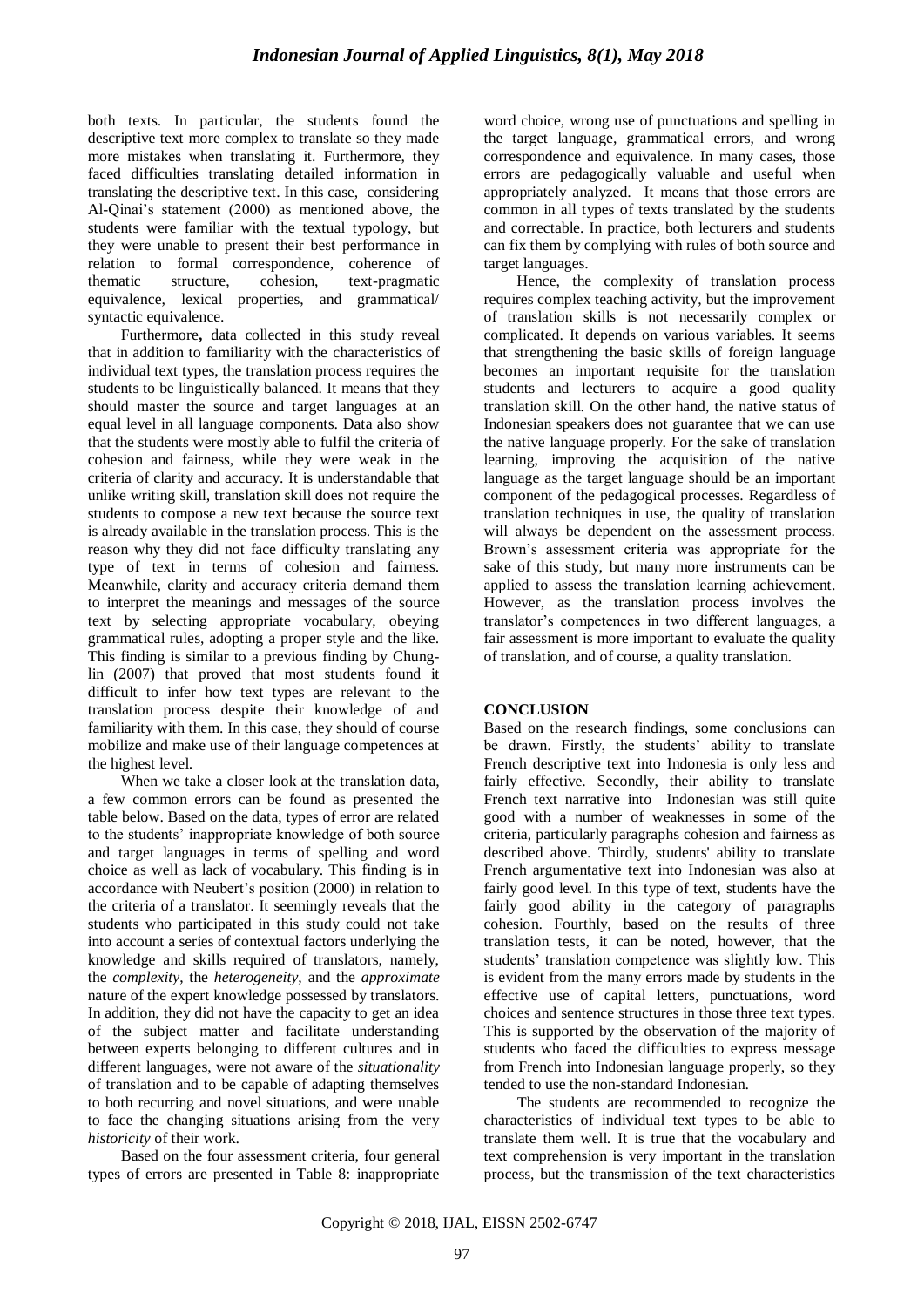is not less important. In some respects, the students are also encouraged to develop their skills in using appropriate translation techniques properly in order to make effective translator. In addition, the lecturers who manage translation course are also advised to enrich the learning process with various text types so that students have rich learning experiences and focus on the current weaknesses of the students' translation skill.

|  | Table 8 General types of error |  |  |
|--|--------------------------------|--|--|
|  |                                |  |  |

| N <sub>0</sub> | raoic ó Ochéiaí types ói chor<br>Types of error                                                                                                                                                                                                                                                                                                                                                                                                                                 | <b>Note</b>                                                                                           |
|----------------|---------------------------------------------------------------------------------------------------------------------------------------------------------------------------------------------------------------------------------------------------------------------------------------------------------------------------------------------------------------------------------------------------------------------------------------------------------------------------------|-------------------------------------------------------------------------------------------------------|
| 1.             | Inappropriate word choice, such as the use of word "kita" (it should be "we" as it refers to<br>French word); "kamu" (it refers to "vous" used to respect older people); and "dia" (deriving<br>from "il" acting as a French male personal referring to word 'appartement' in the text).<br>Example: Il a au moins trois pièces, en plus de<br>la salle de bains et de la cuisine.<br>(Dia punya tiga bagian, ditambah<br>kamar mandi dan dapur.)                               | This error is closely<br>related to word choice and<br>inappropriate knowledge<br>of source language. |
| 2.             | The use of punctuations and spelling in Indonesian.<br>Example: La télévision nous permet d'oublier<br>pour un temps nos soucis.<br>(televisi membuat kita lupa masalah<br>kita untuk sementara)                                                                                                                                                                                                                                                                                | This error is allegedly<br>caused by lack of target<br>language knowledge.                            |
| 3.             | Inappropriate use of certain words or grammatical elements such as prepositions in<br>Indonesian.<br>Example: Grande séductrice des temps modernes, la<br>télévision tient une place très importante<br>dans notre quotidien et s'impose plus que<br>jamais au cœur de nos habitations.<br>(Penggoda besar zaman modern, televisi<br>memegang tempat yang sangat penting<br>dalam kehidupan kita sehari-hari dan lebih<br>penting daripada sebelumnya dijantung<br>rumah kita.) | The error is also related to<br>the poor knowledge of<br>Indonesian language<br>spelling system.      |
| 4.             | Inappropriate correspondence and/or equivalence, such as "vide-ordures" (trash bin)<br>translated into "trash cleaner, "parasite trash" or "vacum cleaner", "immeuble" (apartment<br>building) translated into flats.                                                                                                                                                                                                                                                           | This error is due to poor<br>knowledge and acquisition<br>of source language<br>vocabulary.           |

#### **REFERENCES**

- Al-Qinai, J. (2000). Translation quality assessment: Strategies, parametres, and procedures. *Meta : journal des traducteurs/Meta: Translators' Journal*, *12*(2), 497–519. doi 10.7202/001878ar.
- Barthe, M. & Chovelon, B. (2003). *Le français par les textes II : 45 textes de français courant*. Grenoble, France : Presses Universitaires de Grenoble.
- Brown, H.D. (2007). *Teaching by principles: An interactive approach to language pedagogy* (3rd Ed). New York: Pearson Longman.
- Castillo, L.M. (2015). Acquisition of translation competence and translation acceptability: An experimental study. *The International Journal for Translating and Interpreting Research*, *7*(1), 72- 85.

Chung-lin, S. (2007). Teaching Translation of Text Types with MT Error Analysis and Post-MT Editing. *Translation Journal*, *11*(2). Retrieved from:

<http://translationjournal.net/journal/40edu.htm> Clavijo, B. & Marin, P. (2013). Identifying translation teaching strategies: An exploratory study.

*International Journal of Humanities and Social Science*, *3*(21), 71-78.

- Elmgrab, R. A. (2013).Implication for translation teaching pedagogy. A case of Benghazi University. *Procedia – Social and Behavioral Sciences, 70*,  $358 - 369.$
- Elmgrab, R. A. (2016). Possible Criteria for Evaluating Students' Translation Errors. *International Journal of Humanities and Cultural Studies, 1*(3), 131-145.
- Eyckmans, J., Anckaert, P., & Segers, W. (2013, January). Assessing translation competence. In *Actualizaciones en communicación social* (Vol. 2, pp. 513-515). Ediciones Centro de Linguistica Applicada.
- Foley, J.A. & Deocampo, M.F. (2016). The use of English as a lingua franca in translation. *Indonesian Journal of Applied Linguistics*, *5*(2), 146-153.
- Houbert, F. (2002). Saisir les subtilités qui existent entre l"anglais et le français? *Translation Journal*, *6*(3), 1-6.
- Karimnia, A. (2013). Undergraduate translation training: In search of a model. *Social and Behavioral Sciences, 70,* 915-921.